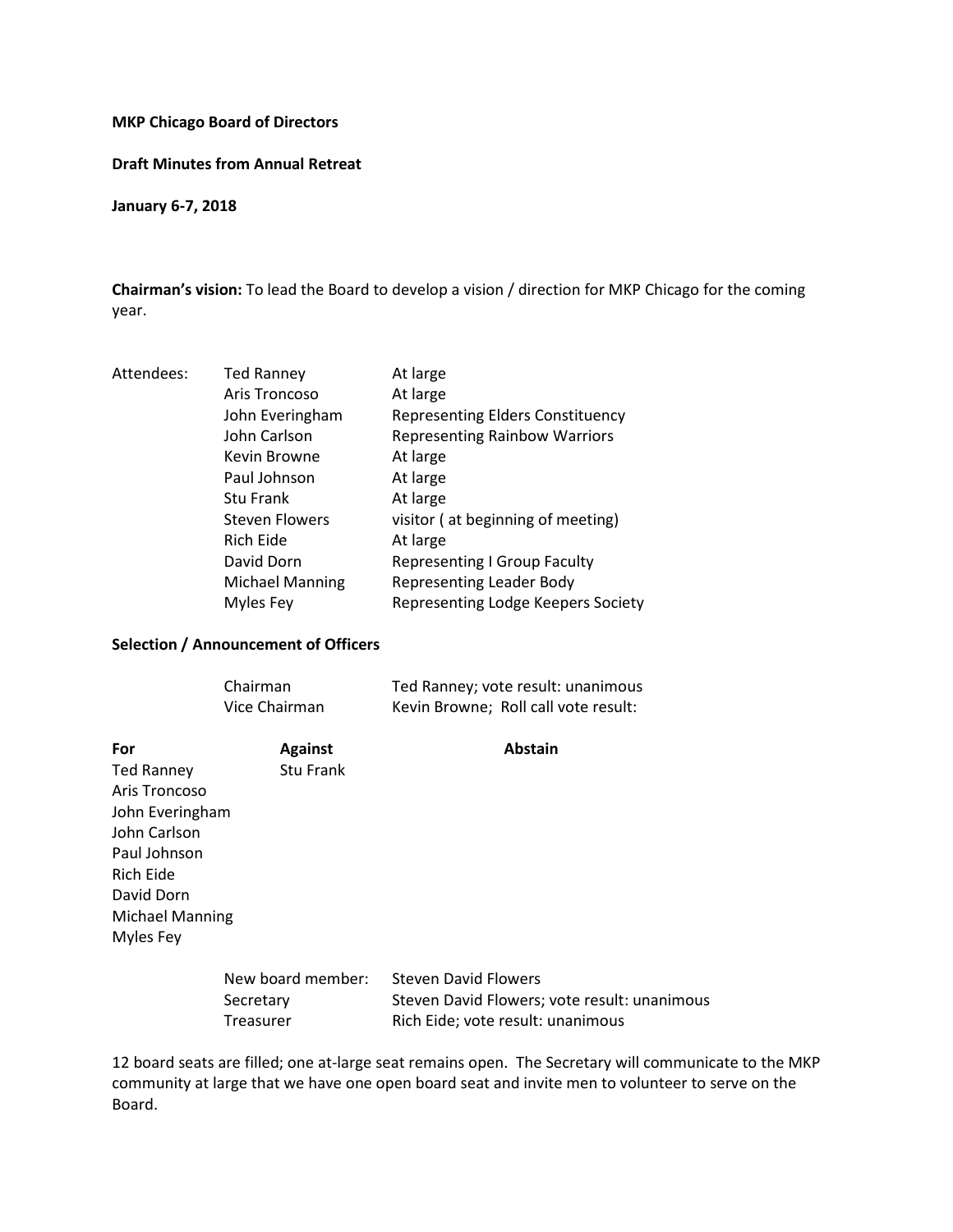Board Meeting Schedule for 2018 was approved. Vote result: 11 in favor; 0 against; 1 abstain.

|              | MKP Chicago Board meetings start at 6:30 p.m. Meeting schedule will be as follows: |
|--------------|------------------------------------------------------------------------------------|
| February 26  | Zoom Call                                                                          |
| March 26     | <b>MKP Center</b>                                                                  |
| April 23     | Zoom Call                                                                          |
| May $21$     | <b>MKP Center</b>                                                                  |
| June 25      | Zoom Call                                                                          |
| July 23      | <b>MKP Center</b>                                                                  |
| August 27    | Zoom Call                                                                          |
| September 24 | <b>MKP Center</b>                                                                  |
| October 22   | Zoom Call *                                                                        |
| November 26  | <b>MKP Center</b>                                                                  |
| December 17  | Zoom Call                                                                          |
|              |                                                                                    |

### \*Annual Meeting

### **Open Issues**

- A. Review of charge to Building Board Warrior LLC by Board of Directors of MKP Chicago:
	- 1. Elect officers
	- 2. Review / update bylaws
	- 3. Create new rental agreement for MKP Chicago by 3/15/2018
	- 4. Address legal / financial shadows
	- 5. File taxes
	- 6. Change LLC tax status to Non-profit when possible
- B. Unification with MKP USA

Plan were discussed for an upcoming community wide event. Further discussion to be held at March Board meeting after new rental agreement is drafted. Dan Baldwin and John Levitt may attend the community wide event.

- C. Building Issues
	- 1. Cleaning there have been complaints from B. A. M. about cleanliness of the Center. We currently use Weston Cleaning service for cleanings at the center 3 times per month and 3 carpet cleanings per year. Center Director was asked to get bids from 3 potential cleaning contractors. Each bid should specifically include:
		- Confirmation that the contractor is bonded and insured;
		- Clarification about whether they provide cleaning supplies or MKP provides;
		- Quarterly carpet cleaning;
		- General cleaning of the center to include: bathroom; kitchen; windows; vacuuming; pickup around dumpster. We are requesting quotes for two cleaning schedules: one for weekly cleanings; a second for 3 times / month.

The Center Director will present the three bids to the Board at the meeting on 2/26/2018.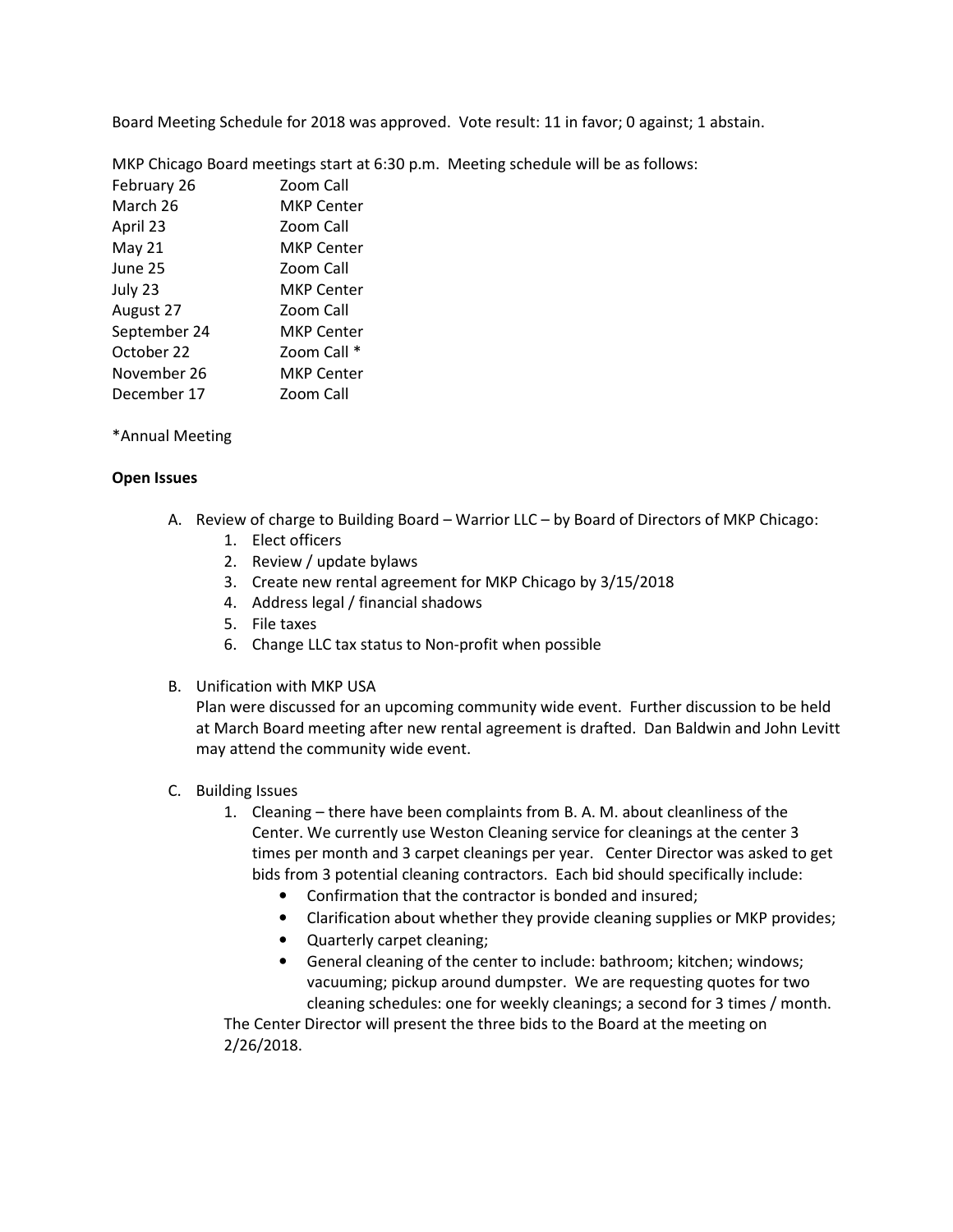D. Policy on residential use of the Center

**Motion:** "It is the policy of the MKP Chicago Board that the MKP Chicago building will not be used for residential purposes"

Motion passed by roll call vote. Votes were as follows:

| For               | <b>Against</b>  | <b>Abstain</b>        |
|-------------------|-----------------|-----------------------|
| <b>Ted Ranney</b> | John Everingham | <b>Steven Flowers</b> |
| Aris Troncoso     | Stu Frank       |                       |
| John Carlson      |                 |                       |
| Kevin Browne      |                 |                       |
| Paul Johnson      |                 |                       |
| Rich Eide         |                 |                       |
| David Dorn        |                 |                       |
| Michael Manning   |                 |                       |
| Myles Fey         |                 |                       |

Further clarification of, "residential purposes" was made by the following motion.

**Motion:** "It is the policy of the MKP Chicago Board that MKP sponsored events are exempted from the above policy". This motion passed unanimously. The rationale behind this policy is that trainings and other MKP events may involve overnight stays by men attending these trainings. Insurance liability in these cases is covered by MKP USA.

The Board addressed the issue of Andrew Fash residing in the building.

Motion: "It is the action of the MKP Chicago Board that Andrew Fash be required to vacate the MKP Center by 5:00 p.m. on 1/31/2018.

Motion passed by roll call vote. Votes were as follows:

| For                                                                                                   | <b>Against</b> | Abstain                                                                      |
|-------------------------------------------------------------------------------------------------------|----------------|------------------------------------------------------------------------------|
| <b>Michael Manning</b><br>Myles Fey<br><b>Ted Ranney</b><br>Kevin Browne<br>Paul Johnson<br>Rich Eide | Aris Troncose  | John Everingham<br>John Carlson<br><b>Stu Frank</b><br><b>Steven Flowers</b> |
| David Dorn                                                                                            |                |                                                                              |

Dr. John Carlson offered to be available to consult with Andrew by cell phone at anytime to assist him in finding short term or long term shelter. Dr. Carlson also agreed to create a resource guide for how MKP Chicago can address the needs of warrior brothers who are homeless and in need of temporary housing. A draft of this guide will be presented to the Board by 2/1/2018 for comments after which a final version will be made available.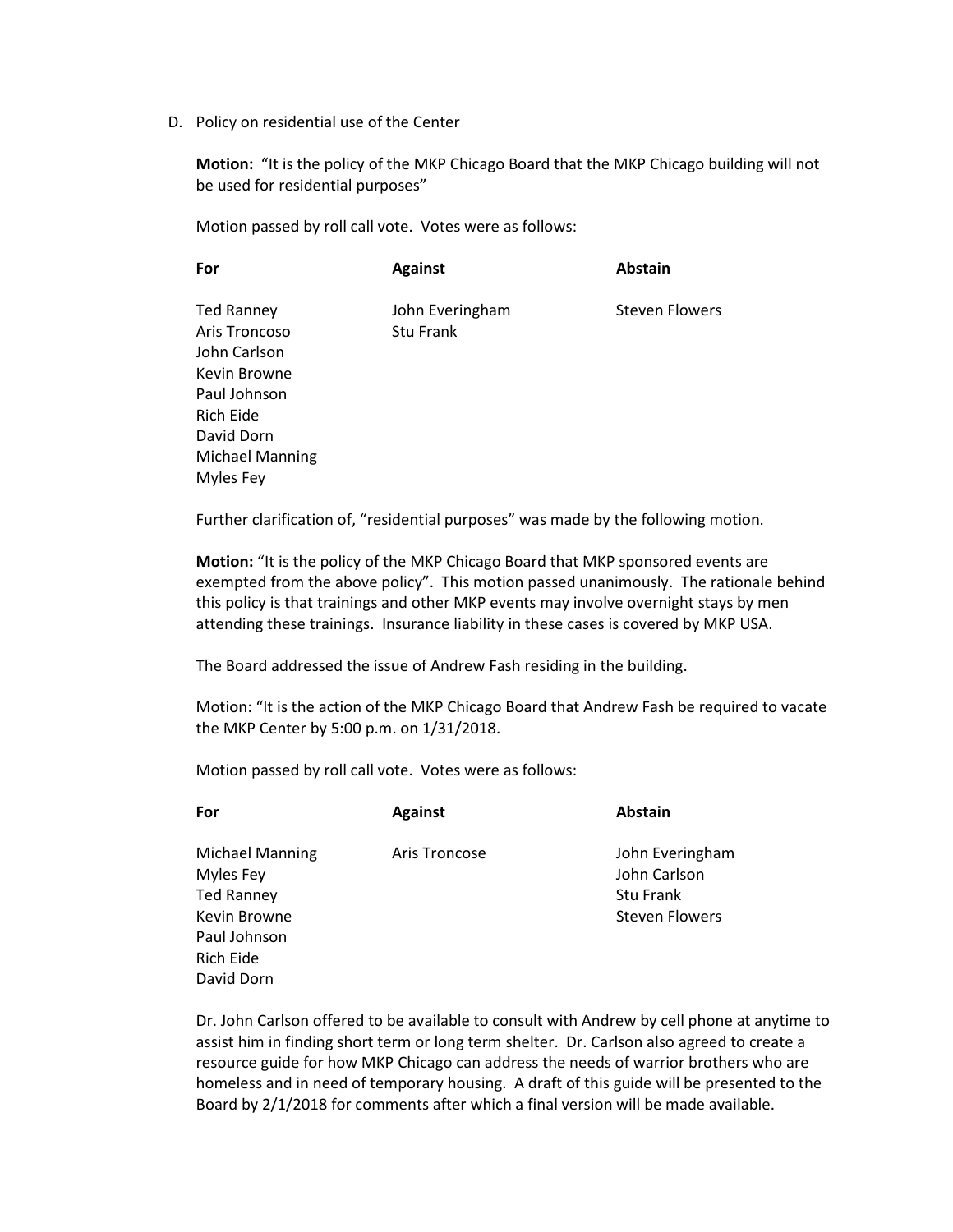E. Building security

Security cameras are installed at the Center and have not been working for 3 or 4 years. Kevin Browne will get estimates for the cost of repairing the existing security system hardware, and also to replace or upgrade the front door lock to one that can accommodate multiple codes.

F. NWTA Weekends for 2018

The fee to use Camp Lakota has been negotiated down to \$ 2,000 per weekend from \$ 2,500.

The following dates for 2018 NWTA were approved by unanimous vote.

| Date                | Leaders                                                                                                                                                                        |
|---------------------|--------------------------------------------------------------------------------------------------------------------------------------------------------------------------------|
| Jan $18 - 21$       | Paul Pendler, Ted Ranney, David Fen, Mark Davids<br>January NWTA enrollment cap: 24                                                                                            |
| April 12 - 15       | Phil Beverly, Michael Manning, S. Harper, T. Hartwick (bubble)<br>Michael Manning will assess the site and make a determination<br>about an enrollment cap for the April NWTA. |
| June $21 - 24$      | Troy Harding (?), Paul Johnson                                                                                                                                                 |
| August $2-5$        |                                                                                                                                                                                |
| September $27 - 30$ | T. Chance, Mark Davids, Willy Kohler                                                                                                                                           |
| October $25 - 28$   | Full: ?, Michael Manning, Michael Semenzin, P. Pendler (bubble)                                                                                                                |
|                     |                                                                                                                                                                                |

The following dates for 2019 NWTA were approved by unanimous vote.

| Jan 17 – 20 | Paul Pendler, Ted Ranney                   |
|-------------|--------------------------------------------|
| April 25-28 | Gateway Weekend. Greg Gondron, D. Grovaker |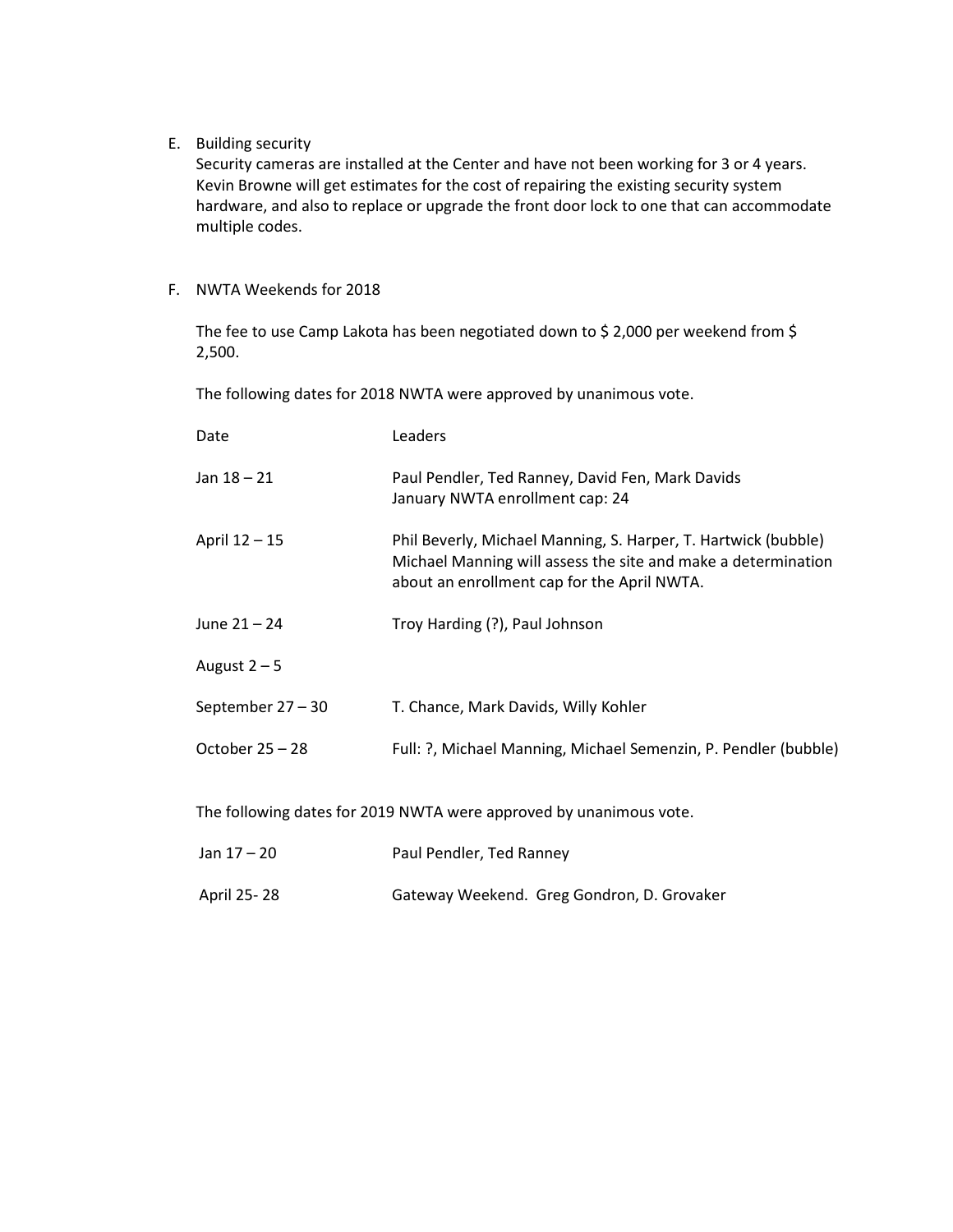G. Food Budget for NWTA weekends

**Motion:** "To set the MOS / Food Budget on NWTA weekends at \$ 30 per man to include all staff, initiates and 5 MOS men, for January NWTA." Motion passed by unanimous vote.

Background: Financial support provided to MOS for NWTA weekends has been \$ 1,500. It seems the MOS staff typically donate \$ 500 - \$ 800 in food and materials each weekend. MOS men will be requested to submit receipts for what they contribute to help MKP develop a more accurate cost for food and materials.

### **Treasurer's Report**

 **Motion:** "To accept budget as submitted for 2018". Approved by unanimous vote.

Stakeholders campaigh has raised \$ 29,264 in contributions in 2018, 62% of total contributions to MKP Chicago during the year.

#### **New Business**

A. Center Director's report: Accepted by unanimous vote. Further discussion of Center Director's report to be an Agenda item for February Board meeting.

Glenn Barker will write a Center Director Job Description detailing the percentage of his work time allocated to specific work duties, and submit the report to the Chairman by 1/31/2018.

Glenn Barker will maintain the Stakeholders program until the next Board meeting.

B. Fee for use of MKP Center

In the spirit of being financially self-supporting as an organization, a request for a contribution by all attendees will be made at every constituency group meeting held at the center. This will exclude NWTA Staff meetings. Envelopes will be available for contributions to be placed in the drop box in the hallway at the center.

C. MKP Communications Plan

A proposal was made to put a team in place to work with the Center Director to distribute information to the MKP community. Myles Fey will call a meeting of the team which initially includes: Steven Flowers and Aris Troncoso. An initiative of the team will be to recruit men in the MKP community with professional communications expertise to make recommendations and develop a plan.